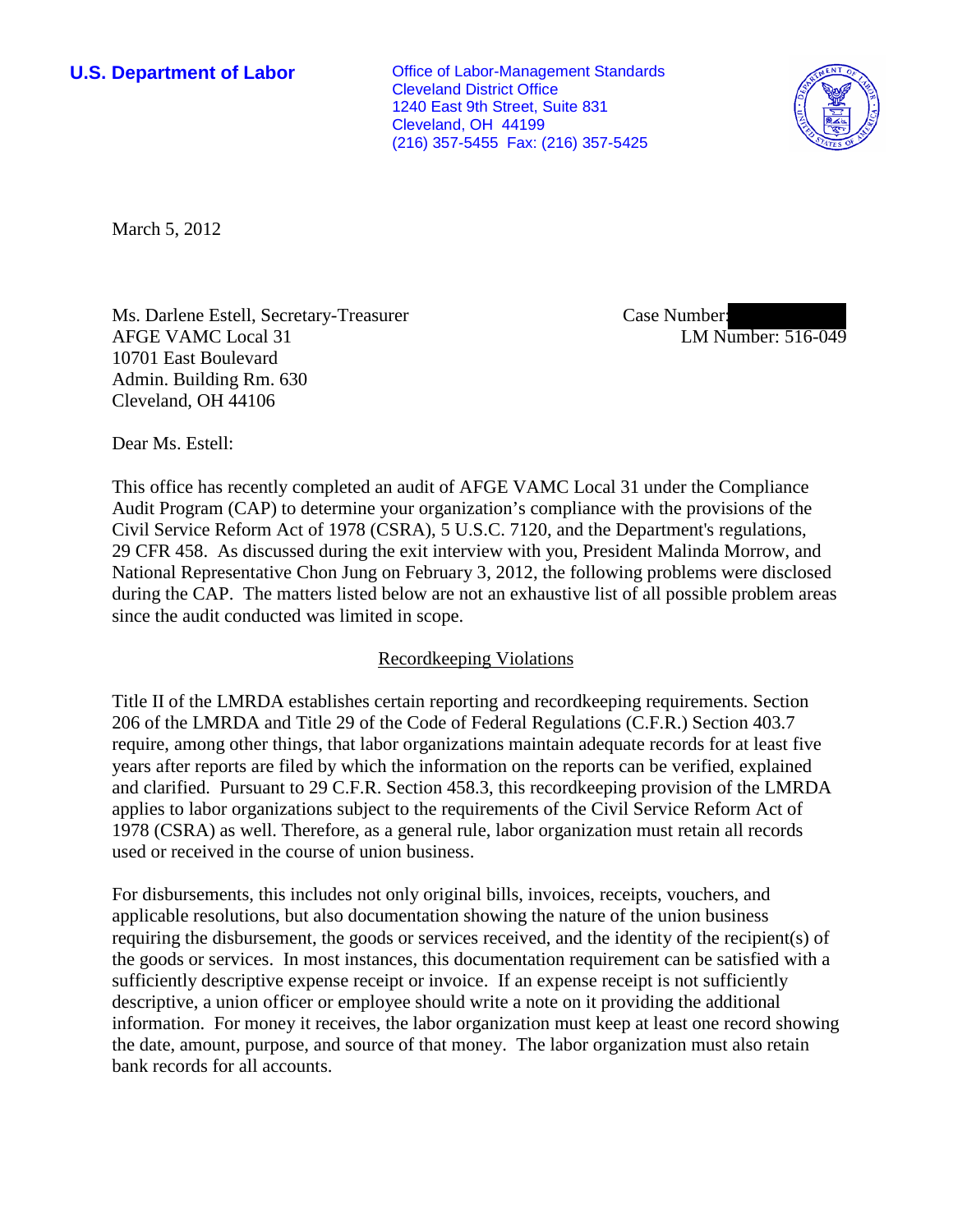The audit of Local 31's 2011 records revealed the following recordkeeping violations:

1. Meal Expenses

Local 31 records of meal expenses did not always include written explanations of union business conducted or the names and titles of the persons incurring the restaurant charges. For example, the union did not retain a vendor receipt for a dinner at Outback Steakhouse on October 27, 2011, in the amount of \$203.85. Union records of meal expenses must include written explanations of the union business conducted and the full names and titles of all persons who incurred the restaurant charges. Also, the records retained must identify the names of the restaurants where the officers or employees incurred meal expenses.

2. Failure to Record Receipts and Disbursements

Local 31 did not record in its receipts records some earnings from the sale of tickets to union events totaling at least \$600. For example, the union retained no record of ticket sales for its annual holiday party. In addition, union cash receipts that were not deposited into the union's bank account were used to make purchases on behalf of the union. For example, the union purchased holiday party supplies with cash from the ticket sales for the party. Union receipts and disbursements records must include an adequate identification of all money the union receives and disburses.

3. Disposition of Property

Local 31 did not maintain an up-to-date inventory of fixed assets and had no record of other property it purchased, sold, or gave away. For example, Local 31 officers were unaware that the union's storage facility contained fixed assets such as computers monitors and a scanner/printer. The union must report the value of any union property on hand at the beginning and end of each year in Item 30 (Other Assets) of the LM-3. The union must retain an inventory or similar record of property on hand to verify, clarify, and explain the information that must be reported in Item 30.

Based on your assurance that Local 31 will retain adequate documentation in the future, OLMS will take no further enforcement action at this time regarding the above violations. The union must record in at least one record the date and amount received from each sale of union hats, jackets and other items.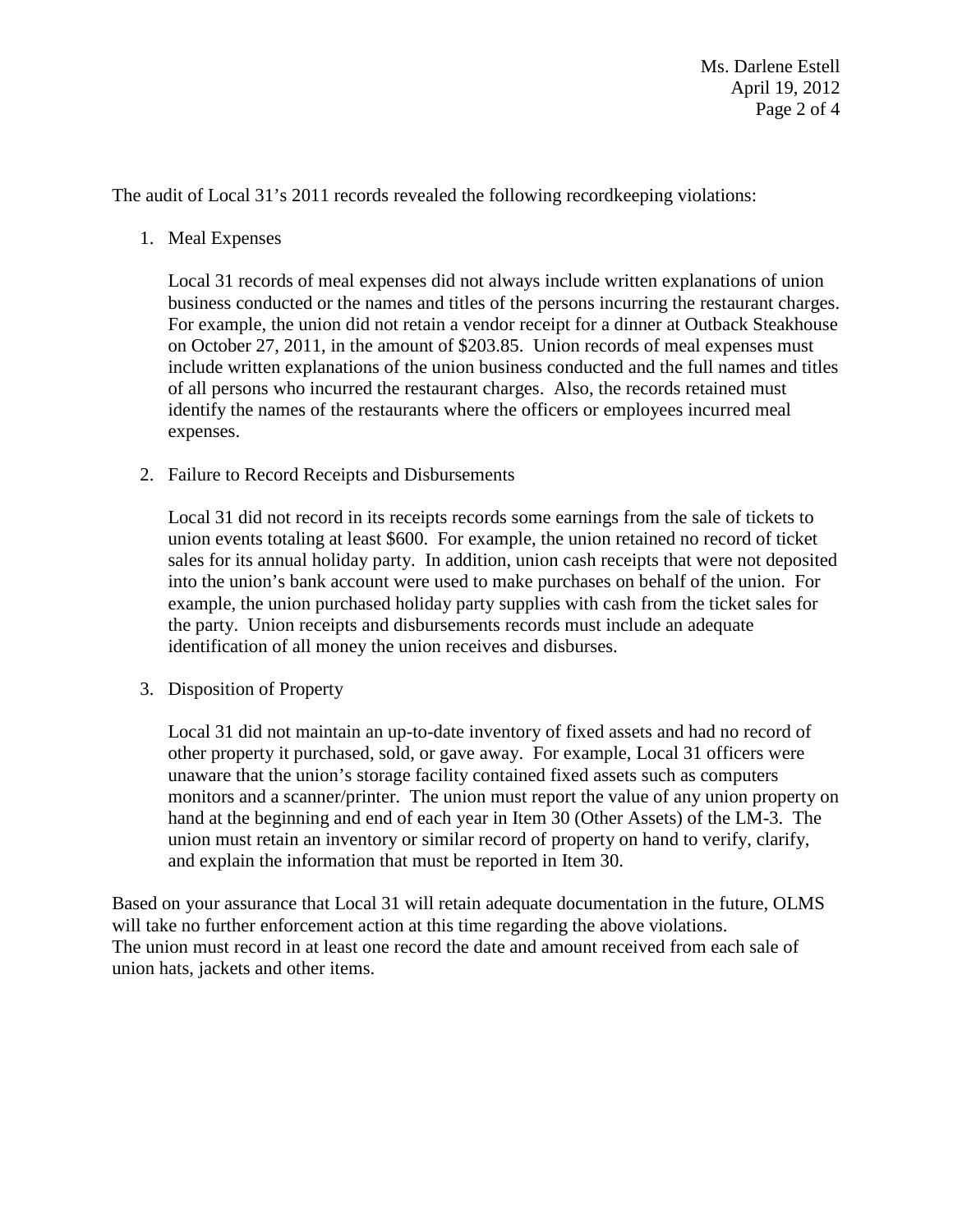Ms. Darlene Estell April 19, 2012 Page 3 of 4

## Reporting Violation

Failure to File Bylaws

Pursuant to 29 C.F.R. Section 458.3, the requirement under 29 C.F.R. Section 402.4 LMRDA Section 201(a) is made applicable to labor organizations subject to the requirements of the CSRA. This provision requires labor organizations to file copies of any revised constitution and bylaws when it files its annual financial report. The audit disclosed a violation of this requirement. Local 31 amended its constitution and bylaws in 2010, but did not file the required copies with its LM report for that year.

Local 31 has now filed a copy of its constitution and bylaws.

## Other Issues

1. Union Debit Cards

Local 31 officers use union debit cards to make expenditures on behalf of the union. The use of debit cards by union officers negates the safeguard of two signature recommended for the issuance of union checks.

2. Bank Signature Card

During the audit it was discovered that the signature card Local 31 has on file with its bank contains the signatures of former officers and is missing the signatures of current officers. It is important that the union's signature card on file be updated with the appointment of new officers to make certain that transactions can be made on behalf of the union only by authorized officers.

3. Officer Compensation

During the audit it was discovered that seven complimentary hotel rooms were provided to Local 31 officers by the hotel hosting the union holiday party. The value of the rooms should be reported in Item 24 for each officer on the 2011 LM-3 report.

During the exit interview you were made aware of these issues and you promised to take the necessary steps to prevent the union from incurring future violations.